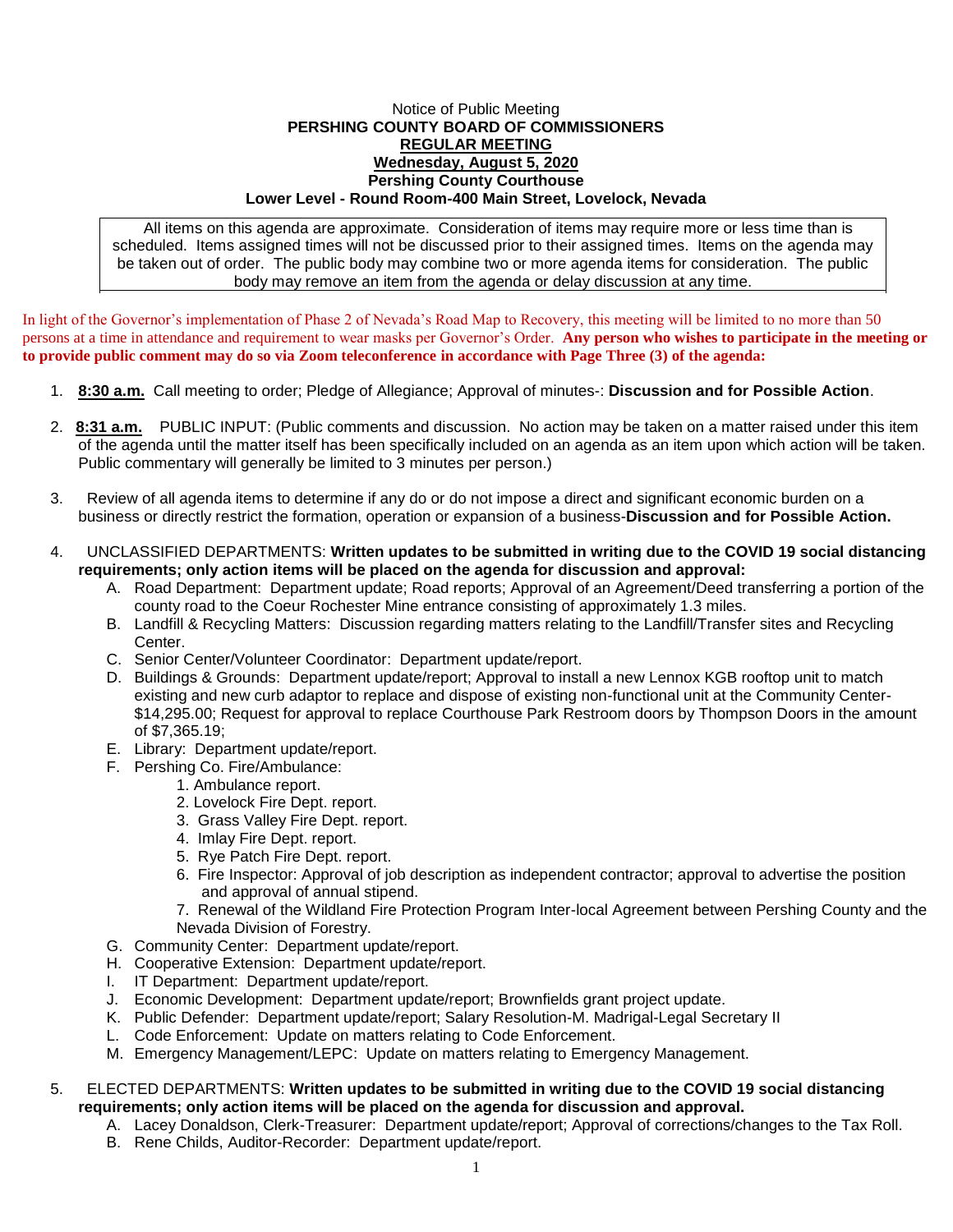- C. Laureen Basso-Cerini, Assessor: Department update/report.
- D. Bryce Shields, District Attorney: Department update/report.
- E. Karen Stephens, Justice Court: Department update/report.
- F. Jerry Allen, Sheriff: Update/report on matters relating to the Pershing County Sheriff's Office.
- 6. **9:30 a.m.** Unionville Cemetery: Update on matters related to the Unionville Cemetery; Set date for Unionville Town Hall meeting- **Discussion and for Possible Action**.
- 7. Update on progress of site location, design, funding, amenities and construction of future Law Enforcement Center-**Discussion and for Possible Action**.
- 8. Proclamations and Awards: **Discussion and for Possible Action**-(The Pershing County Board of Commissioners may make a Proclamation or present a service or other award on behalf of the County)
- 9. Derby Field Airport: Update on matters relating to the Derby Field Airport.
- 10. Board Appointments/Resignations: Debt Management Board-(Resignation)-Jennifer Hill; Volunteer Advisory Board; Cemetery Board-**Discussion and for Possible Action.**
- 11. **10:00 a.m.** PLANNING & BUILDING DEPARTMENT/IMLAY WATER SYSTEM MATTERS: Update on matters relating to the department-**Discussion and for Possible Action**.
- 12. **10:05 a.m.** Recess Pershing Co. Commission meeting. Open Liquor Board meeting: Liquor Board Meeting: Kruse Road Winery, LLC: Applicant is requesting approval of her Class 3 Liquor License – **Discussion and for Possible Action.** Close Liquor Board meeting. Open Commission meeting.
- 13. **Phase II** of the removal of fire debris on private property located at 250/250 Main Street-APN001-136-10/001-136-09 and 230 Main Street-APN001-136-08. This item will involve discussion and possible action involving coordination between the County and other entities, including private citizens, contribution of equipment and labor; solicitation of donations; waiver of dump fees; and testing of debris for lead and asbestos- **Discussion and for Possible Action.**
- 14. Acceptance of CARES relief funds in the amount of approximately \$933,000.00 to be spent on COVID-19 unbudgeted expenses; Approval to sign required Agreements and Certifications to accept these funds; Approval of expenditure plan; Update from Emergency Operations and Re-evaluation of Resolution 20-03-02, Declaration of Emergency relating to the COVID-19 (Corona Virus); Discussion regarding Economic Recovery for Pershing County; Discussion regarding impact to the Pershing County Budget for FY2020-2021;-**Discussion and for Possible Action.**
- 15. Litigation Meeting.
- 16. Report from Legal Counsel.
- 17. Report from Administrative Assistant/HR Rep.-County Commissioner's Office.
- 18. Items for future agendas-**Discussion and for Possible Action.**
- 19. Correspondence.
- 20. Matters of the Board for Discussion.

Board Member reports. Board Liaison reports. (Nevada Works, Safety, Hospital Board, Emergency Management, Cemetery, Recreation Board, WNDD, Pe. Co. Economic Dev./ , Community Center, Airport Advisory Board; Museum Advisory Board, Library Board, Senior Center Advisory Board, Central Nevada Water Authority, Planning Board, Broadband Advisory Board, 911 Committee, Solid Waste Management Recycling Advisory Board, Pe. Co. Volunteer Advisory Board, T. V. Board, Frontier Coalition, Humboldt River Water Basin Authority.)

- 21. PUBLIC INPUT: (Public comments and discussion. No action may be taken on a matter raised under this item of the agenda until the matter itself has been specifically included on an agenda as an item upon which action will be taken. Public commentary will generally be limited to 3 minutes per person.)
- 22. Approval of Vouchers- **Discussion and for Possible Action**.